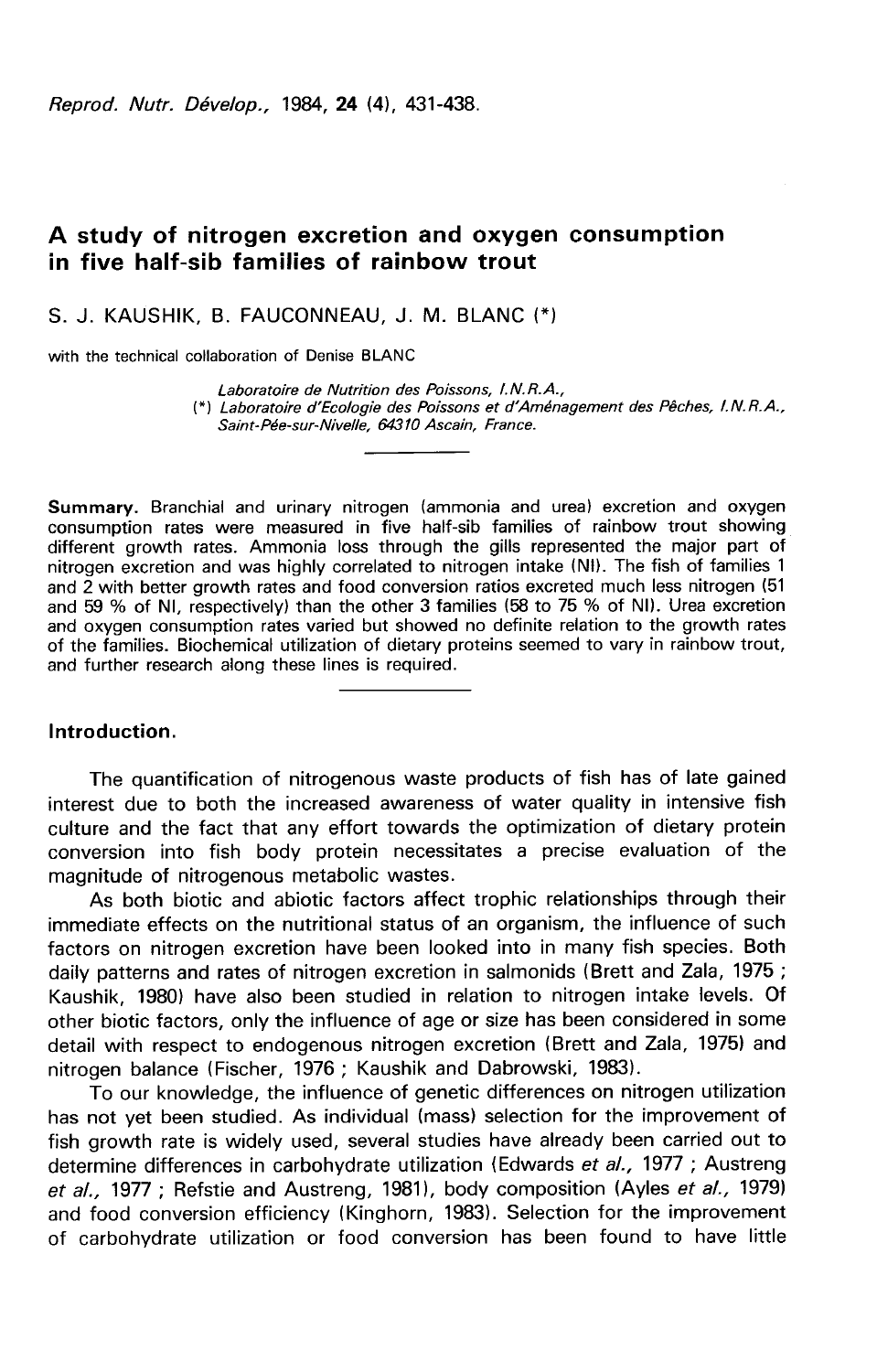practical value. The present study was initiated as a preliminary attempt to observe possible genetic effects on nitrogen and energy metabolism in rainbow trout.

## Material and methods.

a) Fish.  $-$  The rainbow trout (Salmo gairdneri Richardson) used in these trials were drawn from a pool of 25 different half-sib families. Five of these families were chosen for our experiments on the basis of their growth observed during a progeny test in the presence of « golden » phenotype controls (see Blanc et al., 1983) : fast growth (families 1 and 2), intermediate growth (families 3 and 4), slow growth (family 5).

b) Growth.  $-$  The growth of the rainbow trout was followed under different experimental conditions during three distinct periods. During the initial progeny test period of 100 days (March 18-June 30), the growth of all the families was followed at our experimental facilities at St-Pée-sur-Nivelle (fig. 1, period A). Thereafter, all the families were marked by cold-branding and then transferred to our experimental hatchery (18 °C) at Donzacq (Landes, 40, France) where their further growth was followed (periods B and C).

All families were fed a commercial diet of the following chemical composition (per kg dry matter) : protein ( $N \times 6.25$ ) 450 g, fat 70 g and energy 17.97 MJ. For



FIG. 1. -- Growth of the five different families of rainbow trout : A) during progeny-test period (in presence of control « golden » fish) ; B) after transfer to hatchery (1 meal a day) ; C) during controlled growth trial of isolated groups (2 meals a day).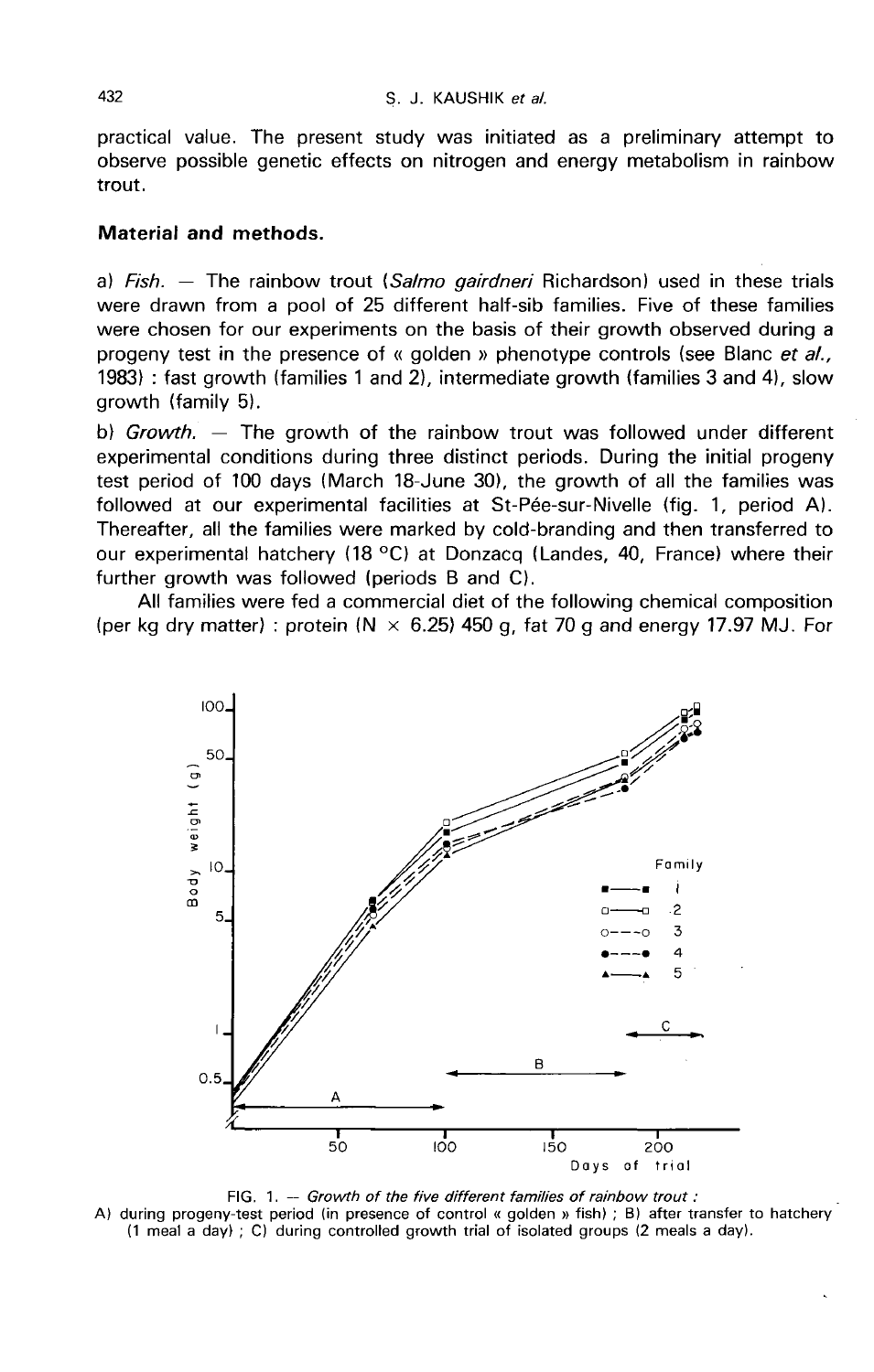the first 3 months after transfer to the hatchery, the families were mixed, fed once a day and growth was noted (fig. 1, B). A controlled growth experiment was then carried out (fig. 1 C) when the 5 families were separated and were fed two meals a day (9 a.m. and 4 p.m.) ad libitum.

c) Metabolism trials.  $-$  Ten fish from each family were brought to the laboratory for trials on nitrogen excretion and oxygen consumption. They were kept in cylindrical tanks (volume : 60 1) with a conical bottom. The inflow rate of the recirculated, temperature-controlled (18  $\pm$  1 °C) water was kept more or less constant (1.5 to 2 I min<sup>-1</sup>) during the studies. Nitrogen intake (NI) was recorded daily.

Branchial excretion.  $-$  Aliquots of water samples leaving the fish tanks (flow-through system : see Kaushik, 1980) were continuously drawn throughout each 24-h cycle using a peristaltic pump (Gilson). Collected water samples were kept cold (4 °C) until analysis.

Urinary excretion.  $-$  The trout were kept individually in small plastic tanks (3-1 capacity) with free-flowing water. 24-h urine samples from individual catheterized fish were collected, acidified with HCI and stored at 4 °C until analysis.

Oxygen consumption.  $-$  Oxygen levels in the inflowing water and at the outlet of the fish tanks were measured at 2 to 3-h intervals using a portable electrode (Ponselle, France).

d) Analytical methods. ― The ammonia and urea-N in water and urine samples were measured using the slightly modified procedures of Le Corre and Treguer (1976) and of Aminot and Kerouel (1981), respectively. Results on nitrogen excretion and oxygen consumption were expressed in mg. kg BW<sup>-1</sup>.d<sup>-1</sup>. buttet of the fish tanks were measured at 2 to 3-h intervals using a pelectrode (Ponselle, France).<br>
d) *Analytical methods.* — The ammonia and urea-N in water and urine swere measured using the slightly modified procedur

# Results.

## a) Growth.

The growth of the five families when in competition with other families was slightly affected, as shown in figure 1 (period B). This was especially true for family 4. However, during the controlled growth trial when the families were raised in separate compartments, family 4 showed some recovery growth as exemplified by the slightly increased specific growth rate (SGR : 2.44). During this controlled growth trial, the SGR of the five families varied (table 1), but the individual daily weight gains of families 1 and 2 were significantly higher than those of the other three groups. Families 3 and 4 had intermediate weight gains as could be expected from observations during the early developmental period, and family 5 showed the lowest gain. Food conversion ratios (FCR) were best in families 1 and 2 (1.32 and 1.35, respectively), while the other three families showed no difference (FCR : 1.45-1.50).

## b) Nitrogen excretion (table 2).

Urinary excretion. — The excretion of nitrogenous catabolites in urine was very low in comparison with the amount of nitrogen excreted through the gills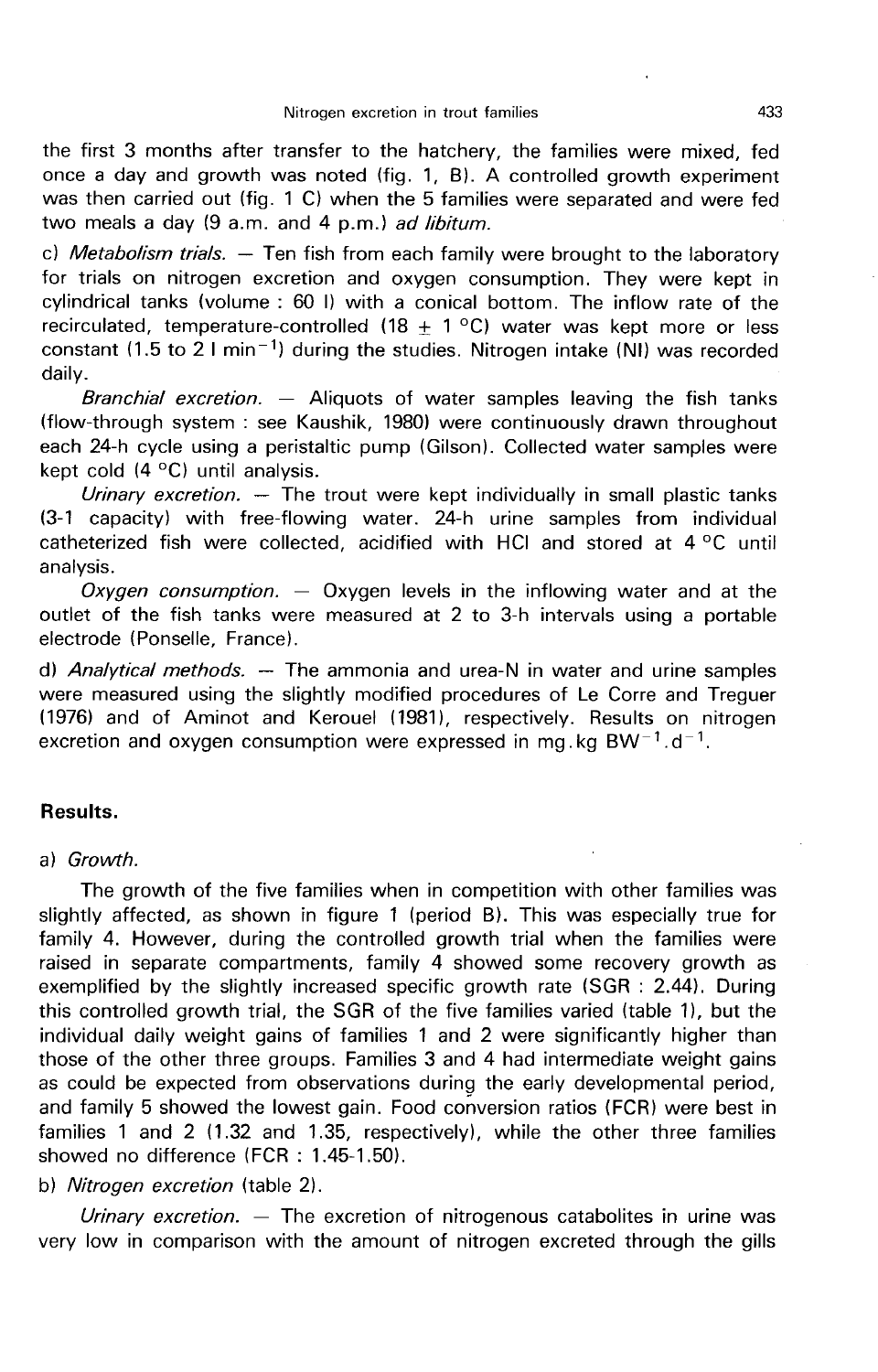Growth and food conversion of rainbow trout of different families under controlled hatchery conditions

| Family                  |       |        |       |       |       |  |
|-------------------------|-------|--------|-------|-------|-------|--|
| Mean Initial Weight (g) | 45.30 | 50.65  | 37.70 | 32.10 | 35.50 |  |
| Final Weight (g)        | 97.10 | 100.00 | 79.70 | 71.90 | 71.00 |  |
| Weight gain (g/d)       | 1.57  | 1.50   | 1.27  | 1.20  | 1.08  |  |
| $SGR$ (%/d) (*)         | 2.31  | 2.06   | 2.27  | 2.44  | 2.10  |  |
| Food intake (g/d)       | 2.08  | 1.85   | 1.90  | 1.79  | 1.56  |  |
| $FCR(**)$               | 1.32  | 1.24   | 1.49  | 1.50  | 1.45  |  |

(\*) SGR : Specific growth rate :  $100 \times \frac{\log_e{}^Wf - \log_e{}^Wi}{t}$  where  $W_f$  and  $W_i$  are final and initial weights and t the number of days.

(\*\*) FCR : Food conversion ratio.

**TABLE 2** 

Urinary and branchial nitrogen excretion and oxygen consumption rates (\*) in different families of rainbow trout (\*\*)

| Family                                        |             |               | 2                                           |        | 3                     |               | 4        |        | 5                             |              |
|-----------------------------------------------|-------------|---------------|---------------------------------------------|--------|-----------------------|---------------|----------|--------|-------------------------------|--------------|
| Urinary Urea-N<br>Urinary                     |             | $3.21 + 0.49$ | $1.05 + 0.17$                               |        |                       | $3.32 + 0.81$ |          |        | $1.34 + 0.24$ $1.59 + 0.51$   |              |
| Ammonia N 8.75 + 1.16 4.38 + 0.64 5.81 + 1.03 |             |               |                                             |        |                       |               |          |        | $4.34 + 0.71$ $5.15 + 1.92$   |              |
| Branchial<br>Urea-N                           | 165         | $+32$         | 195                                         | $+26$  | $370 + 32$            |               | 266      | $+49$  | 332                           | $+ 45$ (***) |
| <b>Branchial</b>                              |             |               |                                             |        |                       |               |          |        |                               |              |
| Ammonia-N                                     | $817 + 116$ |               | 674                                         | $+112$ | $920 + 197$           |               | 1.341    | $+259$ | $922 + 197$                   |              |
| Oxygen<br>consumption                         |             |               | $10.58 + 2.22$ $9.45 + 1.68$ $14.45 + 5.88$ |        |                       |               |          |        | $14.50 + 3.54$ $11.08 + 3.83$ |              |
| N excreted as                                 |             |               |                                             |        |                       |               |          |        |                               |              |
| % of N-intake                                 |             |               | $51.33 + 9.30$ $59.00 + 9.17$ $74.75 +$     |        |                       | 8.79          |          |        | $61.37 + 6.62$ 57.50 + 7.12   |              |
| A:U ratio $(****)$                            |             | $5.00 + 0.48$ | $3.49 +$                                    | 0.71   | $2.52 +$              | 0.66          | $5.24 +$ | 1.57   | $3.26 +$                      | 0.56         |
| $O: N$ ratio                                  |             |               |                                             |        |                       |               |          |        |                               |              |
| $(****)$                                      | $10.76 +$   | 1.57          | $10.94 +$                                   |        | $1.81$ $11.26 + 4.51$ |               | $9.37 +$ |        | $3.45$ $8.84 + 3.17$          |              |

(\*) Nitrogen excretion and oxygen consumption expressed in mg N.Kg BW<sup>-1</sup>.d<sup>-1</sup> and g O<sub>2</sub>.Kg BW<sup>-1</sup>.d<sup>-1</sup> respectively; (\*\*) Mean and standard deviation are given (n = 7); (\*\*\*) Mean and S.D. of 4 values only; (\*\*\*\*) Rat consumption and N excretion.

(table 2). Much variability was observed in urinary loss of both urea and ammonia. Family 1 fish showed a significantly higher urinary excretion rate than fish of other families, but the relative proportion of urea to ammonia excreted in urine was much higher in family 3.

Branchial excretion. — Significant differences were observed both in the total amount of nitrogen excreted across the gills and in the relative proportions of the two catabolites (urea and ammonia) analyzed. The trout of families 1 and 2 excreted much less nitrogen than the other families. Expressed in terms of Ni, fish of families 1, 2 and 5 lost between 51 and 59 % of NI compared to families 3 and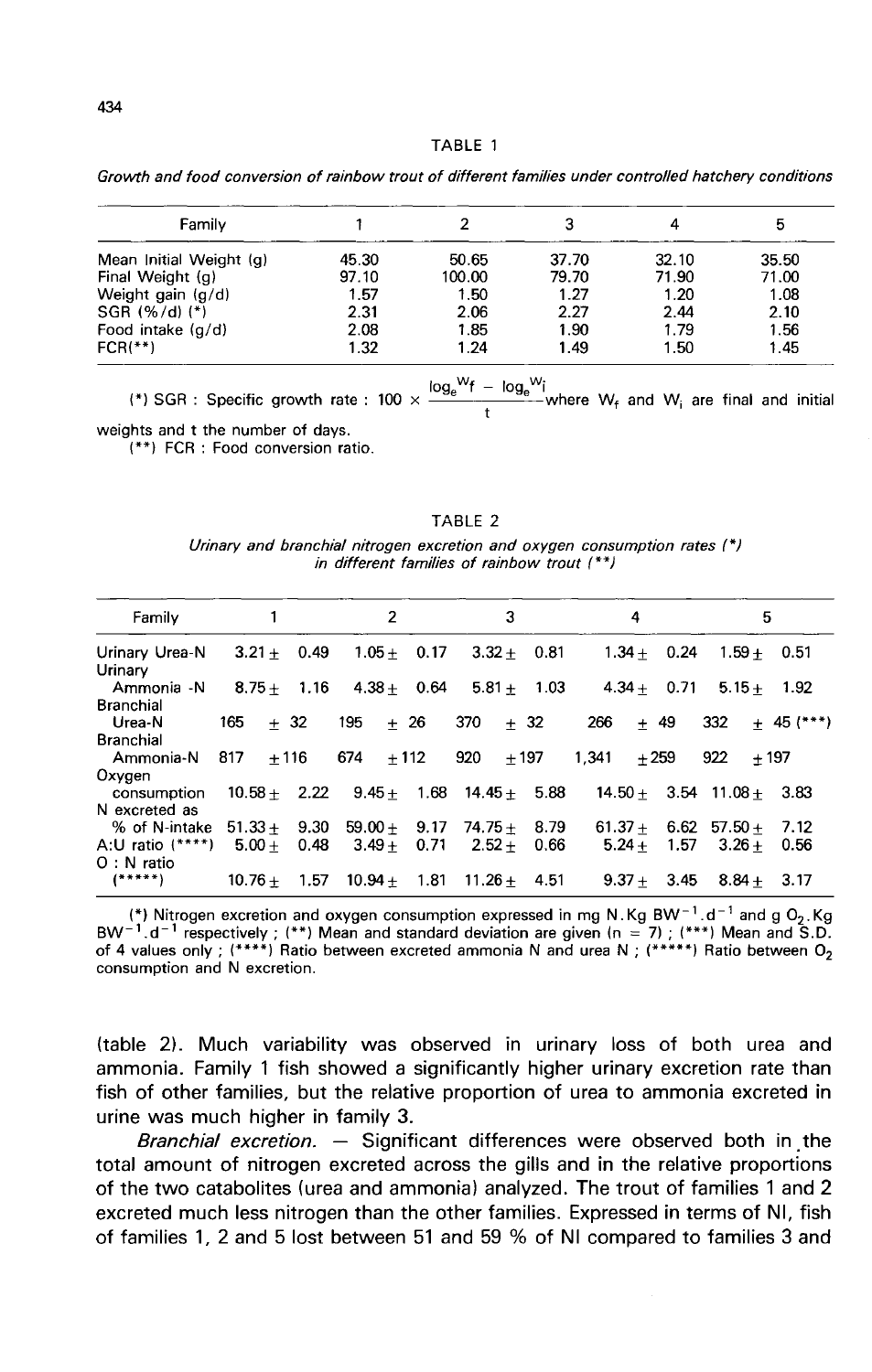4 which excreted more (61 to 75 % of NI). Relatively more ammonia in comparison to urea was excreted by families 1 and 4 (5 times more ammonia), while in family 3 the ammonia : urea ratio was lower (2.5).

#### c) Oxygen consumption.

Two of the five families (families 3 and 4) showed significantly higher oxygen consumption rates (14.5 g O<sub>2</sub>.Kg BW<sup>-1</sup>.d<sup>-1</sup>) than the others (9.5 to 11 g  $O_2$ . Kg BW<sup>-1</sup>.d<sup>-1</sup>). The O: N ratios (ratio between oxygen consumption and comparison to trea was excreted by families 1 and 4 to times more ammonia),<br>while in family 3 the ammonia : urea ratio was lower (2.5).<br>c) *Oxygen consumption*.<br>Two of the five families (families 3 and 4) showed significa 11.3.

The matrix of correlations between the different parameters is presented in table 3. As the number of families tested was small, with only 3 degrees of freedom, the conclusions would be of limited validity. However, the relation between nitrogen intake and branchial ammonia excretion was significant  $(r = 0.91)$ .

## Discussion.

The high correlation between N-intake and branchial ammonia excretion is a well-documented phenomenon. As N-intakes were variable and as ENE was not measured, no clear-cut differences in basal metabolism among these fish could be demonstrated ; differences in oxygen uptake rates were not significant either. Urea excretion rates were more variable than ammonia excretion rates. No effect of dietary N-intake on urea excretion rate was observed, as has already been noted in salmonids (Brett and Zala, 1975).

In teleosts, the major part (50 to 80 %) of total nitrogen excreted is in the form of ammonia, and about 5 to 15 % is accounted for by urea nitrogen (Smith, 1929 ; Vellas and Serfaty, 1974). The gills are the main excretory organs. The volume of urine excreted and its composition are variable depending on the species, its nutritional status and environmental condition (Watts and Watts, 1974). Other forms of nitrogenous end-products like creatine, creatinine and free amino acids are also excreted by teleosts (Smith, 1929 ; Wood, 1958 ; Ogata et  $a$ ., 1983). In drawing nitrogen budgets, although total nitrogen excretion must be

|                       |          | Urinary  | <b>Branchial</b> |         |             |
|-----------------------|----------|----------|------------------|---------|-------------|
|                       | Urea     | Ammonia  | Urea             | Ammonia | $O2$ uptake |
| Urinary Ammonia       | 0.792    |          |                  |         |             |
| Branchial Urea        | 0.150    | $-0.376$ |                  |         |             |
| Branchial Ammonia     | $-0.164$ | $-0.312$ | 0.321            |         |             |
| O <sub>2</sub> uptake | 0.267    | $-0.212$ | 0.638            | 0.788   |             |
| N intake              | $-0.224$ | $-0.153$ | 0.174            | 0.911   | 0.523       |

| TABLE 3                                                    |  |  |  |  |  |  |  |  |  |
|------------------------------------------------------------|--|--|--|--|--|--|--|--|--|
| Correlation matrix of metabolic data based on family means |  |  |  |  |  |  |  |  |  |

Significant levels at 3 degrees of freedom: 0.805 at 10 %, 0.878 at 5 % and 0.959 at 1 %.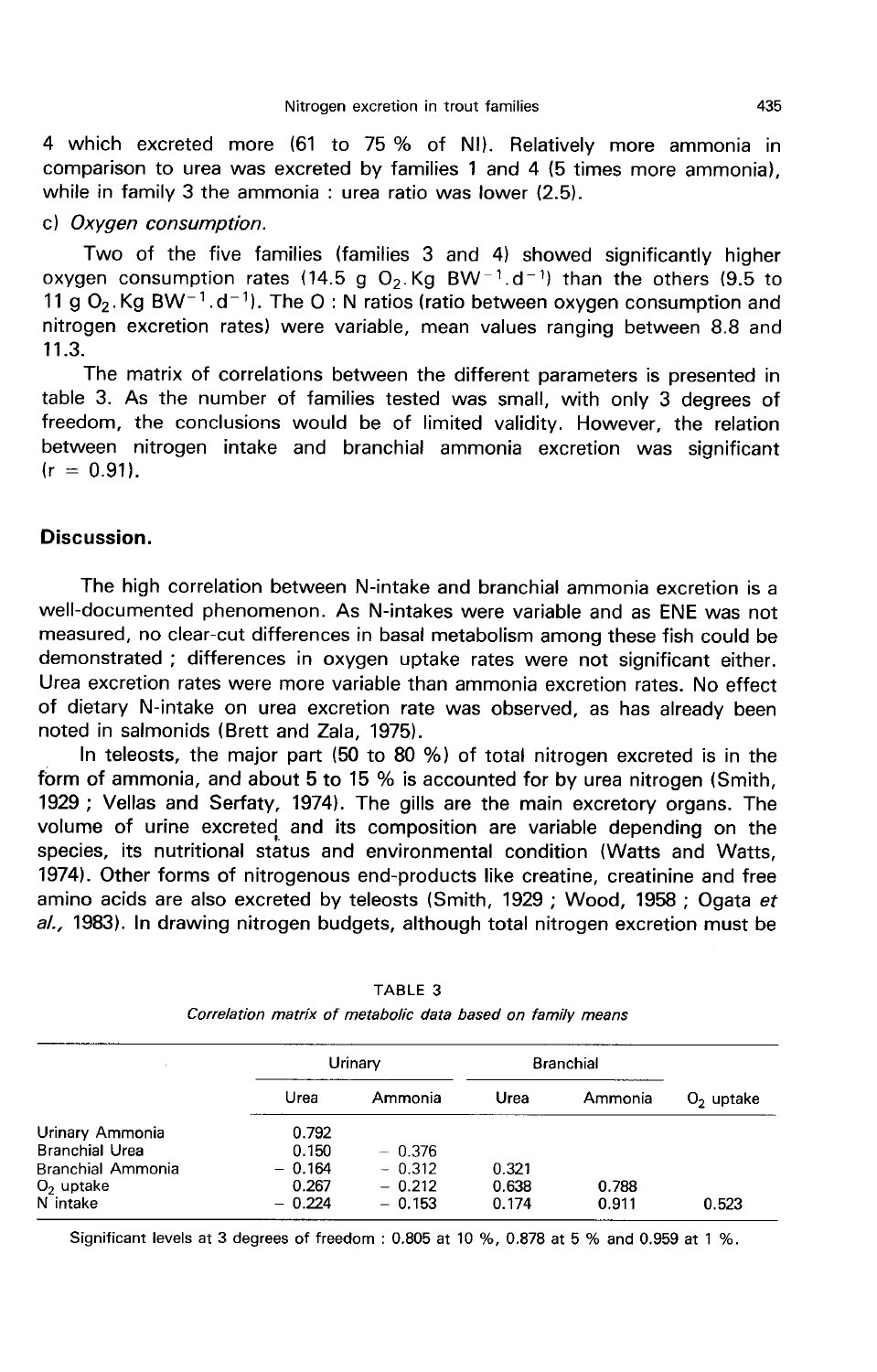considered, a relatively precise approximation can however be obtained by measuring only the two major nitrogenous catabolites.

The origin of ammonia in teleosts is considered as due to both transdeamination and the adenosine monophosphate (AMP) deaminase cycle, the former being slightly predominant (Walton and Cowey, 1982). Not all of the ammonia produced is excreted ; it is converted to glutamine by the action of glutamine synthetase in several teleost tissues (Wu, 1963; Pequin et al., 1970). As regards the conversion of part of the ammonia for carbamoyl phosphate synthesis (Watts and Watts, 1974), conclusive evidence on the origin, level and activity of the key enzyme, carbamoyl phosphate synthetase (CPS), is lacking in fish (see Dabrowski and Kaushik, 1982).

Ureagenesis in fish also appears to be under the control of three different pathways : the urea cycle, purine breakdown and arginine degradation. A full complement of the ornithine-urea cycle (OUC) enzymes has been detected in many teleosts ; but their levels and activities appear variable (Huggins et al., 1969 ; Wilson, 1973). According to Dépêche et al. (1979), OUC is operative only in the embryos of rainbow trout and not in other stages. Purine breakdown appears to be the main urea-forming pathway in carp (Vellas and Serfaty, 1974). Ureagenesis due to arginine breakdown still remains an issue, as the quantitative dietary requirement of teleosts for this essential amino acids is controversial.

Although an increase in urinary N-excretion would lead to a greater energy demand than would an increase in branchial excretion, which involves passive evacuation of nitrogenous wastes, the oxygen consumption rates do not reflect any such effect. Since practically all metabolic wastes are diffused across the gills, variations in urinary N-excretion rates, if any, are too small to affect oxygen consumption levels. The very low amount of nitrogen (ammonia  $+$  urea) in the urine of trout, as documented here, was probably mostly due to the fact that other forms of nitrogenous waste are also present in teleost urine (Ogata et al., 1983).

Of the five groups, families 1 and 3 were quite distinct from each other, both in terms of metabolic N-loss and growth performance. The ammonia : urea ratio was also twofold higher in the former family. The higher oxygen consumption rate in family 3 probably reflects the increase in energy demand associated with increased urea excretion (table 2). Whatever the pathway of ureagenesis, both synthesis and excretion of urea are more energy-demanding processes than ammonia formation and excretion (see Smith et al., 1978).

Trout belonging to families 1 and 2 showed better retention of ingested nitrogen as was also reflected by better FCR and growth than those of the other three families. Families with intermediate growth (families 3 and 4) showed greater N-loss and poor FCR. On the contrary, family 5 did not show such a distinct relation between FCR and N-excretion ; some interaction with energy metabolism was probably involved, as indicated by the low 0 : N ratio. Daily food intake was also low in this group.

Only little or variable success has been recorded in mass selection of fish for improved growth rate (Moav, 1979). According to Chevassus (1982), this is due to several reasons, a lack of within-tank control (e.g. use of « golden » strains) and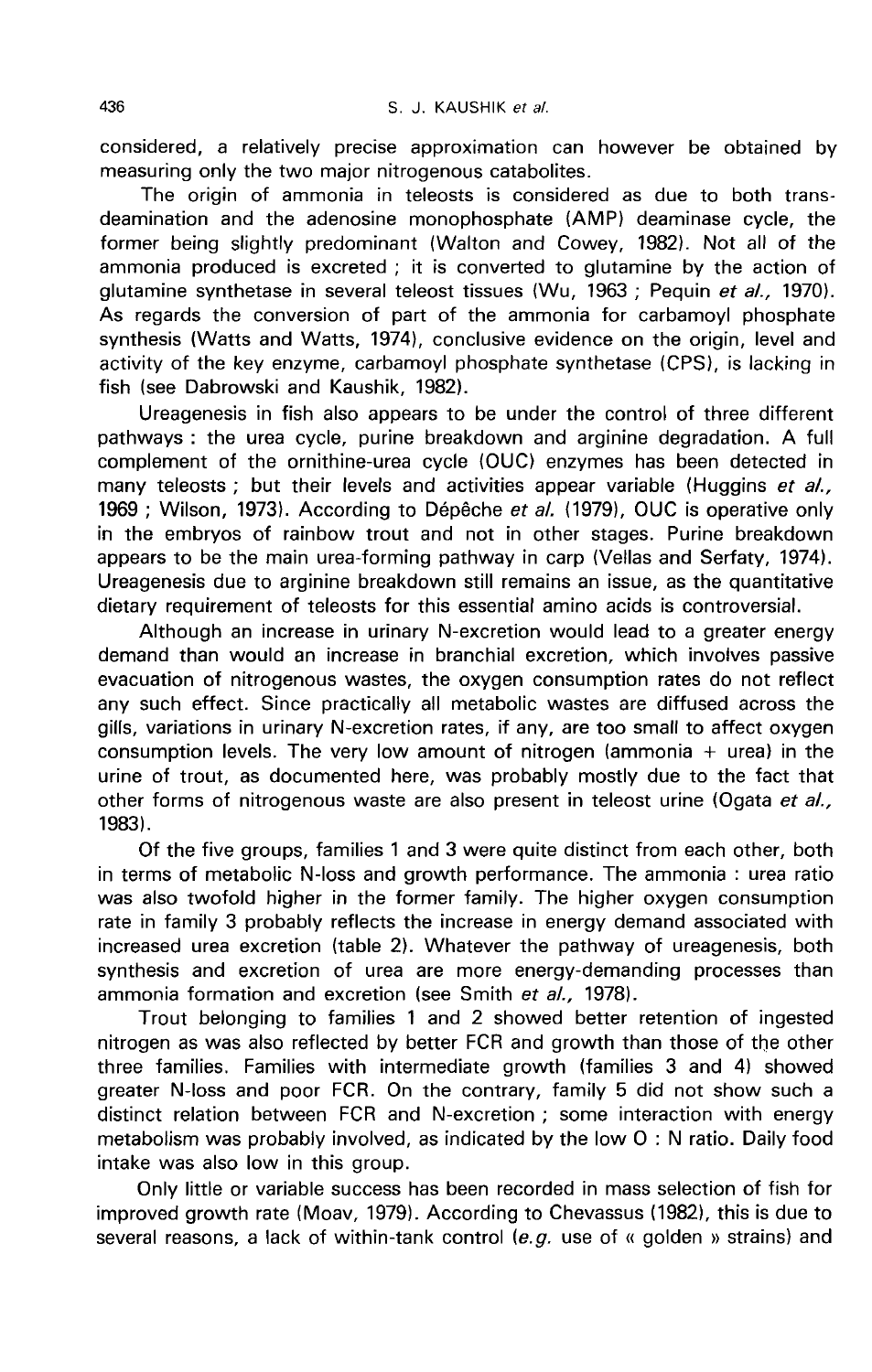social interactions being the major ones. It may also be attributed to the notion of growth or production of fish in terms of caloric units, rather than as a maximization of the production of useful materials such as protein (Weatherley, 1976). A finer distinction between the satisfactory growth rate of fish and their ability to sustain such growth is also required.

The results presented here are only preliminary observations on differences in response to nitrogen intake. Although a distinct genetic effect cannot be demonstrated, studies of this kind need further attention as there is some indication that the biochemical utilization of dietary proteins varies among different families of rainbow trout, as shown by Austreng and Refstie (1979). Torrissen and Torrissen (1984) likewise found some differences in protease activity in the digestive tract of five strains of Atlantic salmon.

> Recu en octobre 1983. Accepte en mars 1984.

#### Résumé. Etude de l'excrétion azotée et de la consommation d'oxygène chez cinq familles de Truite arc-en-ciel.

L'excrétion branchiale et urinaire (ammoniaque + urée) et la consommation d'oxygène ont été mesurées chez les truites arc-en-ciel appartenant à cinq familles de demi-frères. Les familles ont été choisies en fonction de leur croissance : familles 1 et 2 à forte croissance, 3 et 4 avec une croissance moyenne et famille 5 ayant une croissance moindre. L'excrétion ammoniacale branchiale représente la majeure partie de l'azote excrétée et est significative ment liée à la consommation azotée. Les familles 1 et 2 ont enregistré une meilleure efficacité alimentaire (Indice de Consommation de 1,32 et 1,25 respectivement) par rapport aux est également inférieure chez les truites de ces deux 'amilles (51 et 59 % de l'ingérée chez les familles 1 et 2 respectivement) comparée à celles observées chez les autres groupes. L'excrétion uréique (urinaire ou branchiale) et la consommation d'oxygène ne reflètent pas de telles variations. Il existe une certaine variabilité entre différentes familles de Truite arcen-ciel en ce qui concerne l'utilisation métabolique de l'azote ingérée.

#### References

- AMINOT A., KEROUEL R., 1982. Dosage automatique de l'urée dans l'eau de mer : une méthode très sensible à la diacétyl monoxime. Can. J. Fish. Aquat. Sci., 39, 174-183.
- AUSTRENG E., REFSTIE T., 1979. Effect of varying dietary protein level in different families of rainbow trout. Aquaculture, 18, 145-156.
- AUSTRENG E., RISA S., EDWARDS D. J., HVIDSTEN H., 1977. Carbohydrate in rainbow trout diets. 11. Influence of carbohydrate levels on chemical composition and feed utilization of fish from different families. Aquaculture, 11, 39-50.
- AYLES G. B., BERNARD D., HENDZEL M., 1979. Genetic differences in lipid and dry matter content between strains of rainbow trout (Salmo gairdneri) and their hybrids. Aquaculture, 18, 253-262.
- BLANC J. M., CHEVASSUS B., POISSON H., 1983. Utilization de mutants « Golden » comme témoins intra-lots pour le testage des performances de croissance chez la Truite arc-en-ciel. Cybium, 7, 93-103.
- BRETT J. R., ZALA C. A., 1975. Daily pattern of nitrogen excretion and oxygen consumption of sockeye salmon (Oncorhynchus nerka) under controlled conditions. J. Fish. Res. Board Can., 32, 2479-2486.

Reproduction, Nutrition, Développement nº 4-1984. - 7